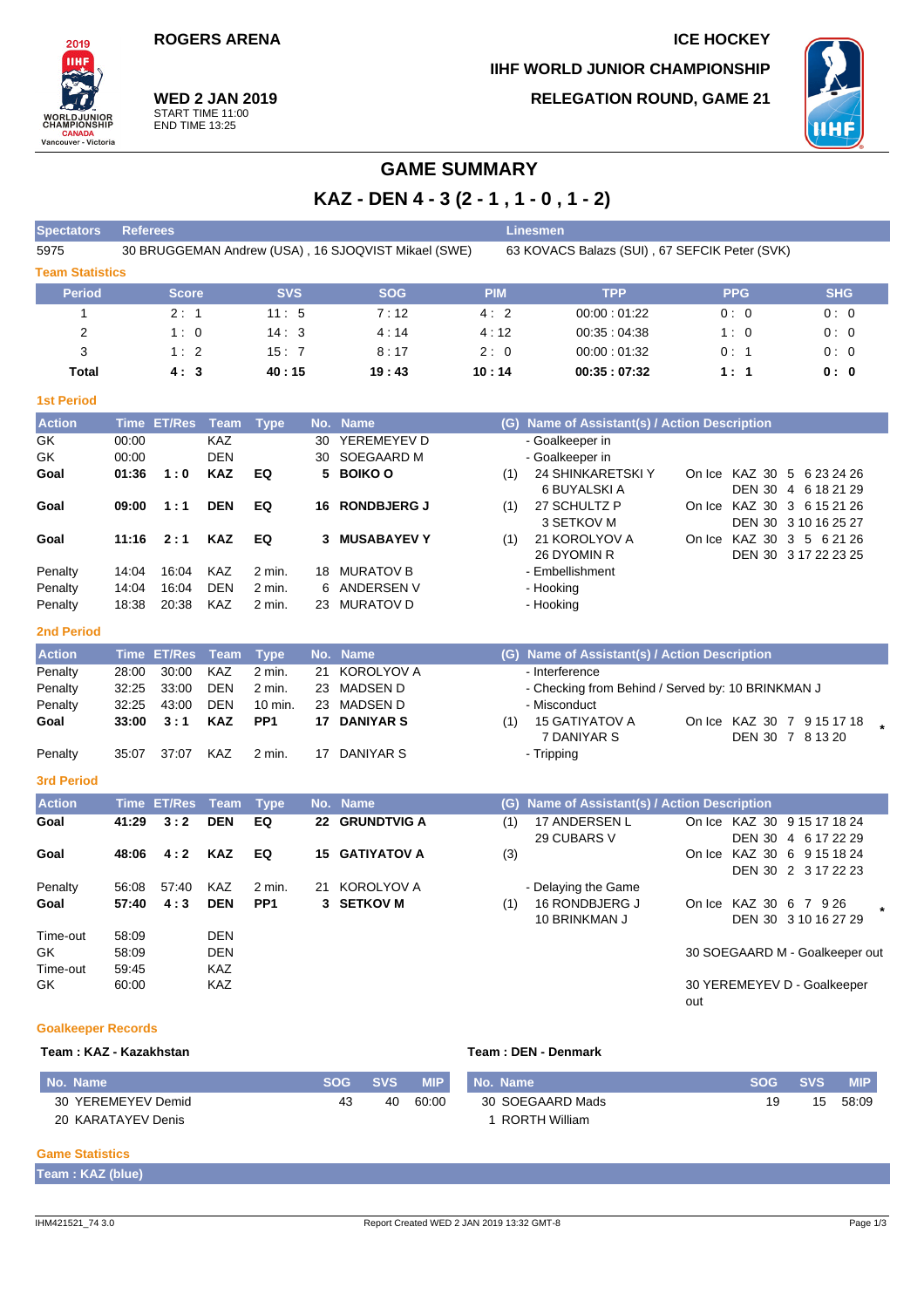

## **WED 2 JAN 2019**

START TIME 11:00 END TIME 13:25

## **ROGERS ARENA ICE HOCKEY IIHF WORLD JUNIOR CHAMPIONSHIP RELEGATION ROUND, GAME 21**



| Head Coach: STARYGIN Sergei |                           |          |             |             |                |    |          | <b>Shots on Goal</b><br>Time on Ice |          |          |                |                |                |          |                |                      |                |           |       |                |            |
|-----------------------------|---------------------------|----------|-------------|-------------|----------------|----|----------|-------------------------------------|----------|----------|----------------|----------------|----------------|----------|----------------|----------------------|----------------|-----------|-------|----------------|------------|
| No. Pos. Name               |                           | G.       | A           | P           |                |    |          | PIM FO+ FO- FO+/-                   | FO%      |          | $\overline{2}$ | 3 OT TS        |                | $+/-$    |                | $\overline{2}$       | 3              | <b>OT</b> |       | <b>TOT SHF</b> | <b>AVG</b> |
| 7 D                         | DANIYAR Samat +A          | $\Omega$ |             |             | 0              | 0  | 0        | 0                                   | 0.00     |          | 1              | $\Omega$       | 2              | $\Omega$ | 7:39           | 8:17 8:18            |                |           | 24:14 | 31             | 0:46       |
| 9 D                         | OREKHOV Valeri +A         | 0        | 0           | $\mathbf 0$ | 0              | 0  | 0        | 0                                   | 0.00     | 0        | $\Omega$       | $\overline{2}$ | 2              | 0        |                | 7:38 9:2410:14       |                |           | 27:16 | 33             | 0:49       |
| 15 F                        | <b>GATIYATOV Artur</b>    |          | 1           | 2           | 0              | 0  | 0        | 0                                   | 0.00     | 1        | 0              | 1              | 2              | -1       | 6:35           | 7:50 7:13            |                |           | 21:38 | 31             | 0:41       |
| 17 F                        | DANIYAR Sayan +C (BP)     |          | $\mathbf 0$ | 1           | 2              | 16 | 11       | 5                                   | 59.26    | 0        | 1              |                | 2              | $-1$     |                | 6:00 7:02 7:47       |                |           | 20:49 | 28             | 0:44       |
| 18 F                        | <b>MURATOV Batyrlan</b>   | 0        | $\Omega$    | $\Omega$    | $\overline{2}$ | 0  | 0        | 0                                   | 0.00     |          | $\Omega$       | $\Omega$       | 1              | 0        | 4:07           | 6:00 6:32            |                |           | 16:39 | 22             | 0:45       |
| 3 D                         | <b>MUSABAYEV Yernar</b>   |          | 0           |             | 0              | 0  | 0        | 0                                   | 0.00     |          |                |                | 3              | 0        |                | 6:55 7:12 7:58       |                |           | 22:05 | 26             | 0:50       |
| 11 F                        | <b>GUSEINOV Dias</b>      | 0        | 0           | 0           | 0              | 9  | 10       | $-1$                                | 47.37    | 0        | 0              | $\Omega$       | 0              | 0        |                | 4:24 4:46 7:59       |                |           | 17:09 | 21             | 0:49       |
| 21 D                        | <b>KOROLYOV Artyom</b>    | $\Omega$ | 1           | 1           | 4              | 0  | $\Omega$ | 0                                   | 0.00     | 0        | 0              | $\Omega$       | $\Omega$       | $\Omega$ |                | 7:23 6:23 6:11       |                |           | 19:57 | 26             | 0:46       |
| 28 F                        | <b>VERESHAGIN Ivan</b>    | 0        | 0           | 0           | 0              | 0  | 0        | 0                                   | 0.00     | 0        |                | $\Omega$       | 1              | 0        |                | 4:06 4:29 0:00       |                |           | 8:35  | 12             | 0:42       |
| 29 F                        | <b>MUSOROV Maxim</b>      | $\Omega$ | $\Omega$    | $\Omega$    | $\Omega$       | 0  | 2        | $-2$                                | 0.00     | 1        | $\Omega$       |                | $\overline{2}$ | $\Omega$ |                |                      | 5:36 6:20 7:38 |           | 19:34 | 25             | 0:46       |
| 5 F                         | <b>BOIKO Oleg</b>         |          | 0           |             | 0              | 0  | 0        | 0                                   | 0.00     |          | $\Omega$       | 1              | 2              | $+2$     | 6:52 5:53 3:08 |                      |                |           | 15:53 | 24             | 0:39       |
| 6 F                         | <b>BUYALSKI Andrei</b>    | 0        | 1           | 1           | 0              | 6  | 6        | $\Omega$                            | 50.00    | 0        | 0              | $\Omega$       | $\Omega$       | $+2$     |                | 6:11 7:01 4:30       |                |           | 17:42 | 29             | 0:36       |
| 23 D                        | <b>MURATOV David</b>      | 0        | 0           | 0           | $\overline{2}$ | 0  | 0        | 0                                   | 0.00     | 1        | 0              | 0              | 1              | $+1$     |                | 5:56 5:02 3:36       |                |           | 14:34 | 25             | 0:34       |
| 24 D                        | SHINKARETSKI Yevgeni      | 0        | 1           | 1           | 0              | 0  | 0        | $\Omega$                            | 0.00     | 0        | 0              | $\Omega$       | 0              | $+1$     |                | 6:00 3:48 3:04       |                |           | 12:52 | 20             | 0:38       |
| 26 F                        | <b>DYOMIN Ruslan</b>      | $\Omega$ |             |             | 0              | 0  | 0        | 0                                   | 0.00     | $\Omega$ | $\Omega$       |                | 1              | $+1$     |                | 5:49 5:39 5:07       |                |           | 16:35 | 26             | 0:38       |
| 8 F                         | <b>ZHORABEK Aidos</b>     | 0        | 0           | 0           | 0              | 1  | 0        |                                     | 1 100.00 | 0        | 0              | 0              | 0              | 0        |                | 1:54 0:00 0:00       |                |           | 1:54  | 5              | 0:22       |
| 12 F                        | MAKUTSKI Davyd            | 0        | 0           | 0           | 0              | 0  | 0        | 0                                   | 0.00     | 0        | 0              | 0              | 0              | 0        |                | 1:42 0:00 9:30       |                |           | 11:12 | 11             | 1:01       |
| 19 D                        | <b>KHRIPKOV Yaroslav</b>  | 0        | 0           | 0           | 0              | 0  | 0        | $\Omega$                            | 0.00     | 0        | 0              | $\Omega$       | 0              | 0        |                | $0:00$ $0:00$ $0:00$ |                |           | 0:00  | 0              | 0:00       |
| 27 F                        | <b>TRETIAKOVSKI Danil</b> | 0        | 0           | $\mathbf 0$ | 0              | 0  | 0        | 0                                   | 0.00     | 0        | $\mathbf 0$    | 0              | 0              | 0        | .39            | $0:00$ $0:00$        |                |           | 1:39  | $\overline{2}$ | 0:49       |
| 20 GK                       | <b>KARATAYEV Denis</b>    | $\Omega$ | $\Omega$    | $\Omega$    | $\Omega$       |    |          |                                     |          | 0        | $\Omega$       | $\Omega$       | $\Omega$       |          |                |                      |                |           |       |                |            |
| 30 GK                       | YEREMEYEV Demid           | 0        | 0           | 0           | 0              |    |          |                                     |          | 0        | 0              | 0              | 0              |          |                |                      |                |           |       |                |            |
| <b>Total</b>                |                           | 4        | 6           | 10          | 10             | 32 | 29       |                                     | 3 52.46  | 7        | 4              | 8              | 19             |          |                |                      |                |           |       |                |            |

|                        | Team: DEN (white)        |          |             |                |             |    |          |                          |       |                      |                |                |             |       |  |                      |   |           |                |          |            |
|------------------------|--------------------------|----------|-------------|----------------|-------------|----|----------|--------------------------|-------|----------------------|----------------|----------------|-------------|-------|--|----------------------|---|-----------|----------------|----------|------------|
| Head Coach: ELLER Olaf |                          |          |             |                |             |    |          |                          |       | <b>Shots on Goal</b> |                |                | Time on Ice |       |  |                      |   |           |                |          |            |
| No. Pos. Name          |                          | G.       | Α           | P              |             |    |          | <b>PIM FO+ FO- FO+/-</b> | FO%   |                      | $\overline{2}$ |                | 3 OT TS     | $+/-$ |  | $\overline{2}$       | 3 | <b>OT</b> | <b>TOT SHF</b> |          | <b>AVG</b> |
| 3 D                    | <b>SETKOV Malte</b>      | 1        | 1           | $\overline{2}$ | $\mathbf 0$ | 0  | 0        | 0                        | 0.00  | 1                    | $\overline{2}$ | $\overline{4}$ | 7           | -1    |  | 6:56 8:1210:19       |   |           | 25:27          | 34       | 0:44       |
| 10 F                   | <b>BRINKMAN Jonathan</b> | 0        | 1           |                | 0           | 0  | $\Omega$ | 0                        | 0.00  | $\overline{2}$       | 0              | 1              | 3           | $+1$  |  | 5:27 7:10 8:22       |   |           | 20:59          | 28       | 0:44       |
| 16 F                   | RONDBJERG Jonas +C       | 1        | 1           | $\overline{2}$ | 0           | 14 | 13       |                          | 51.85 | $\overline{2}$       | 3              | 2              |             | $+1$  |  | 6:31 7:29 8:47       |   |           | 22:47          | 29       | 0:47       |
| 25 D                   | <b>SCHULZE Oscar</b>     | 0        | 0           | 0              | $\mathbf 0$ | 0  | 0        | 0                        | 0.00  | 0                    | 0              | 0              | 0           | 0     |  | 4:54 1:37 0:00       |   |           | 6:31           | 10       | 0:39       |
| 27 F                   | <b>SCHULTZ Phillip</b>   | $\Omega$ | 1           | 1              | 0           | 0  | $\Omega$ | 0                        | 0.00  | 1                    | $\overline{2}$ | 1              | 4           | $+1$  |  | 6:42 7:16 8:44       |   |           | 22:42          | 29       | 0:46       |
| 7 D                    | <b>URUP Jeppe</b>        | 0        | 0           | 0              | 0           | 0  | 0        | 0                        | 0.00  |                      |                | 1              | 3           | 0     |  | 7:51 7:03 7:00       |   |           | 21:54          | 34       | 0:38       |
| 8 D                    | BAASTRUP Daniel +A       | 0        | 0           | 0              | 0           | 0  | 0        | $\Omega$                 | 0.00  | 1                    | $\overline{2}$ | $\overline{2}$ | 5           | 0     |  | 7:53 6:14 7:23       |   |           | 21:30          | 30       | 0:43       |
| 17 F                   | <b>ANDERSEN Lucas</b>    | 0        | 1           | 1              | 0           | 0  | 0        | 0                        | 0.00  | 2                    | 1              | 1              | 4           | -1    |  | 6:12 6:41 5:56       |   |           | 18:49          | 24       | 0:47       |
| 22 F                   | GRUNDTVIG Andreas +A     | 1        | $\Omega$    | 1              | 0           | 5  | 1        | 4                        | 83.33 | 0                    | 0              | 1              | 1           | -1    |  | 6:00 6:42 6:10       |   |           | 18:52          | 27       | 0:41       |
| 23 F                   | <b>MADSEN David</b>      | 0        | $\mathbf 0$ | 0              | 12          | 5  | 6        | -1                       | 45.45 | 0                    | 0              | $\Omega$       | 0           | $-2$  |  | 5:14 3:54 5:02       |   |           | 14:10          | 20       | 0:42       |
| 4 D                    | <b>MORTENSEN Lasse</b>   | 0        | 0           | 0              | 0           | 0  | 0        | 0                        | 0.00  | 0                    | 0              |                | 1.          | 0     |  | 3:42 4:49 3:59       |   |           | 12:30          | 24       | 0:31       |
| 6 D                    | <b>ANDERSEN Victor</b>   | 0        | 0           | 0              | 2           | 0  | 0        | $\Omega$                 | 0.00  | 0                    | 1              | $\Omega$       | 1           | 0     |  | 4:15 2:29 3:36       |   |           | 10:20          | 20       | 0:31       |
| 18 F                   | <b>WITTENDORF Jakob</b>  | 0        | 0           | $\mathbf 0$    | 0           | 0  | 0        | 0                        | 0.00  | 1                    | 1              | 0              | 2           | -1    |  | 3:46 3:48 2:40       |   |           | 10:14          | 15       | 0:40       |
| 21 F                   | <b>GREEN Gustav</b>      | 0        | 0           | 0              | 0           | 5  | 4        | 1                        | 55.56 | 0                    | 0              | 0              | 0           | -1    |  | 4:32 4:18 4:12       |   |           | 13:02          | 17       | 0:46       |
| 29 F                   | CUBARS Victor (BP)       | 0        | 1           | 1              | 0           | 0  | $\Omega$ | 0                        | 0.00  | $\Omega$             | 1              | 1              | 2           | 0     |  | 4:20 5:11 7:16       |   |           | 16:47          | 20       | 0:50       |
| 2 D                    | <b>KOCH Magnus</b>       | 0        | 0           | 0              | 0           | 0  | 0        | 0                        | 0.00  | 0                    | 0              | 0              | 0           | -1    |  | 3:32 4:30 6:16       |   |           | 14:18          | 23       | 0:37       |
| 13 F                   | <b>KJAER Oliver</b>      | 0        | 0           | $\mathbf 0$    | $\mathbf 0$ | 0  | 7        | $-7$                     | 0.00  | 1                    | 0              | $\overline{2}$ | 3           | 0     |  | 4:51 5:13 4:50       |   |           | 14:54          | 20       | 0:44       |
| 19 F                   | <b>GATH Christoffer</b>  | 0        | 0           | 0              | $\mathbf 0$ | 0  | 0        | $\Omega$                 | 0.00  | 0                    | 0              | $\Omega$       | 0           | 0     |  | $0:00$ $0:00$ $0:00$ |   |           | 0:00           | $\Omega$ | 0:00       |
| 20 F                   | <b>BACH Lukas</b>        | 0        | 0           | 0              | 0           | 0  |          | -1                       | 0.00  | 0                    | 0              | 0              | 0           | 0     |  | 3:17 4:07 0:45       |   |           | 8:09           | 11       | 0:44       |
| 24 F                   | <b>MARCUSSEN Emil</b>    | 0        | 0           | 0              | 0           | 0  | $\Omega$ | 0                        | 0.00  | 0                    | 0              | 0              | 0           | 0     |  | 2:16 3:06 0:45       |   |           | 6:07           | 9        | 0:40       |
| 1 GK                   | <b>RORTH William</b>     | 0        | 0           | 0              | 0           |    |          |                          |       | 0                    | 0              | 0              | 0           |       |  |                      |   |           |                |          |            |
| 30 GK                  | <b>SOEGAARD Mads</b>     | 0        | 0           | 0              | 0           |    |          |                          |       | $\Omega$             | $\Omega$       | 0              | $\mathbf 0$ |       |  |                      |   |           |                |          |            |
| Total                  |                          | 3        | 6           | 9              | 14          | 29 | 32       | -3                       | 47.54 |                      | 12 14          | 17             | 43          |       |  |                      |   |           |                |          |            |